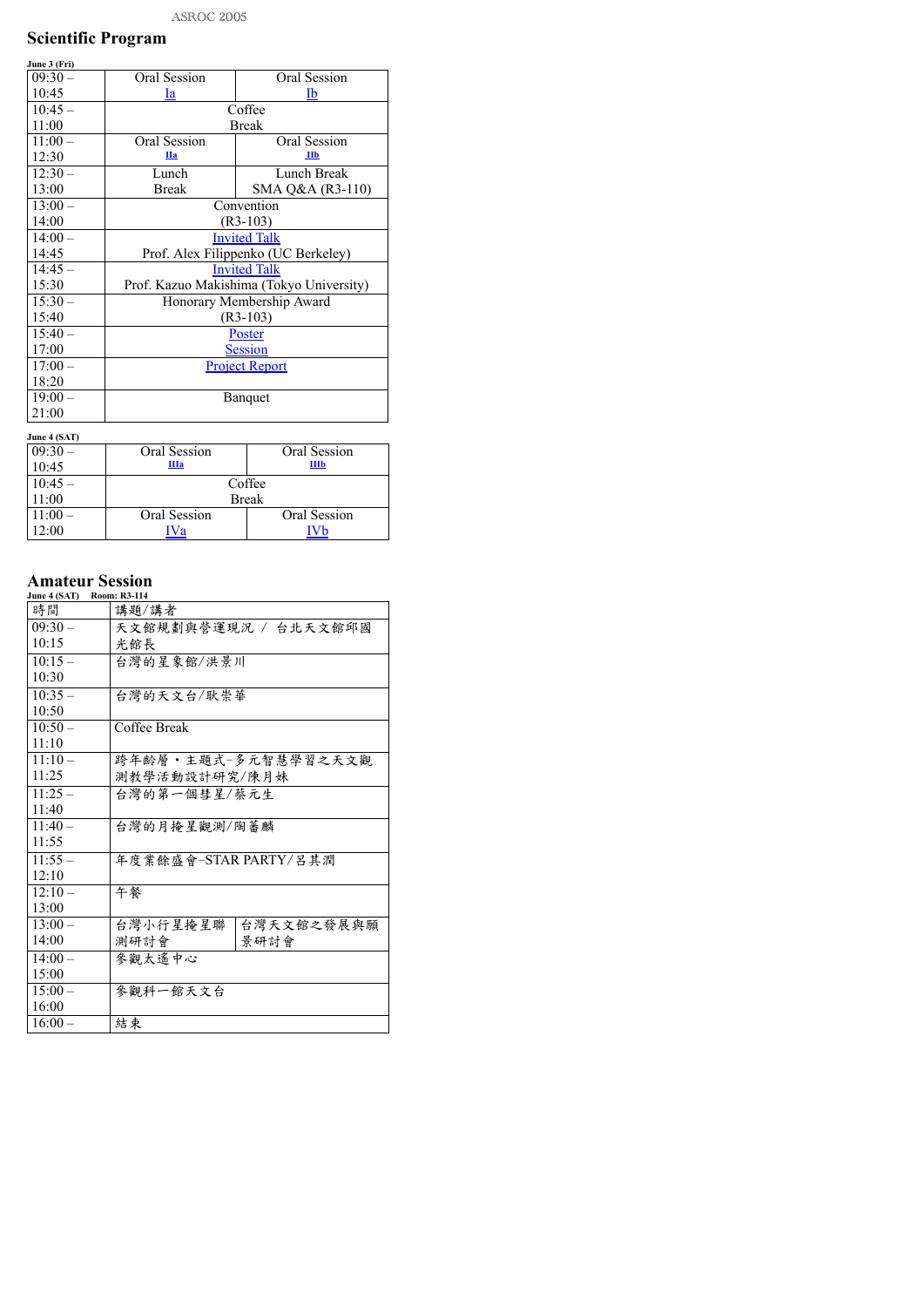| $09:30 - 09:45$<br>at Lulin Observatory: Ground-based<br><b>Observation for NASA Deep Impact Mission</b> | $Ia-1$ | K. Daisuke    | Imaging Polarimetry of Comet 9P/Tempel 1                           |
|----------------------------------------------------------------------------------------------------------|--------|---------------|--------------------------------------------------------------------|
| $09:45 - 10:00$<br>$C/2002$ T7 (LINEAR)                                                                  | $Ia-2$ | H. E., Chuang | Millimeter Spectral-Line Study of Comet                            |
| $10:00 - 10:15$                                                                                          | $Ia-3$ | J. J. Jian    | Time Variability of the CO2 Snow Depth on<br>the Martian Polar Cap |
| $10:15 - 10:30$                                                                                          | $Ia-4$ | M. S. Yang    | Simulation on Earthshine Measurement                               |
| $10:30 - 10:45$                                                                                          | $Ia-5$ | H. W. Chen    | Taiwan Earthshine and AsteroSeismology<br>Telescope Network        |

### <span id="page-1-1"></span>Oral Session Ib (09:30 - 10:45)

### Chairman: Hsinag-Kuang Chang Room: R3-110

12:00—12:15 **IIa-5** C. Muthu Sub-arcsec  $\forall N'$  and  $\forall Q'$  band imaging Of Dust in Bipolar Reflection Nebulae

| $09:30 - 09:45$                         | $Ib-1$ | W. P. Chen    | The TOAS Project – Current Status        |
|-----------------------------------------|--------|---------------|------------------------------------------|
| $09:45 - 10:00$<br>Detection Algorithms | $Ib-2$ | Z. W. Zhang   | TAOS Photometry Pipelines and Event      |
| $10:00 - 10:15$                         | $Ib-3$ | M. Lehner     | Photometry --- EM Principles and Example |
| $10:15 - 10:30$                         | $Ib-4$ | S. Matsushita | The SMA Project – Current status         |
| $10-30-10:45$                           | $Ib-5$ | Y. N. Su      | Submillimeter Array 650 GHz Observations |

# <span id="page-1-2"></span>Oral Session IIa (11:00 - 12:30) Chairman: Lin-Wen Chen Room: R3-113

### <span id="page-1-0"></span>Oral Session Ia (09:30 - 10:45) ASROC 2005

### Chairman: Ing-Guey Jiang Room: R3-113

| $11:00 - 11:15$ | $\prod_{a=1}$ | I. C. Yen   | The Optical Interferometry Program at NTNU |
|-----------------|---------------|-------------|--------------------------------------------|
|                 |               |             |                                            |
| $11:15 - 11:30$ | $IIa-2$       | H. Y. Hsiao | The UBV Photometry of NGC 2244             |
|                 |               |             |                                            |
| $11:30 - 11:45$ | $IIa-3$       | H T Lee     | Origin of Low- and Intermediate-mass Stars |
|                 |               |             |                                            |

in OB Associations

11:45—12:00 IIa-4 K. S. Wang Search for Interstellar Pyrimidine: A Different Approach

12:15—12:30 IIa-6 K. Sanchawala X-rays and Young Stars in Carina Nebula

### <span id="page-1-3"></span>Oral Session IIb (11:00 - 12:30) Chairman: Yi-Jehng Kuan Room: R3-110

| $11:00 - 11:15$                           | $IIb-1$ | R. C. Y. Chou | The SMA observation of NGC4945                                       |
|-------------------------------------------|---------|---------------|----------------------------------------------------------------------|
| $11:15 - 11:30$<br>Galaxy NGC 1097        | $IIb-2$ | P.-Y. Hsieh   | Circumnuclear Molecular Gas in Seyfert 1                             |
| $11:30 - 11:45$                           | $IIb-3$ | S. K. King    | TNO occultation survey: event rate,<br>simulation and interpretation |
| $11:45 - 12:00$                           | $IIb-4$ | C. Y. Wen     | TAOS Software Overview: A Robotic System                             |
| $12:00 - 12:15$<br>Nebula IRAS 07134+1005 | $IIb-5$ | V. T. Dinh    | Detached Shell around the Proto-planetary                            |
| $12:15 - 12:30$                           | $IIb-6$ | P. J. Chiu    | The Disk-outflow Structure of the Envelope<br>around S Star PiGru    |